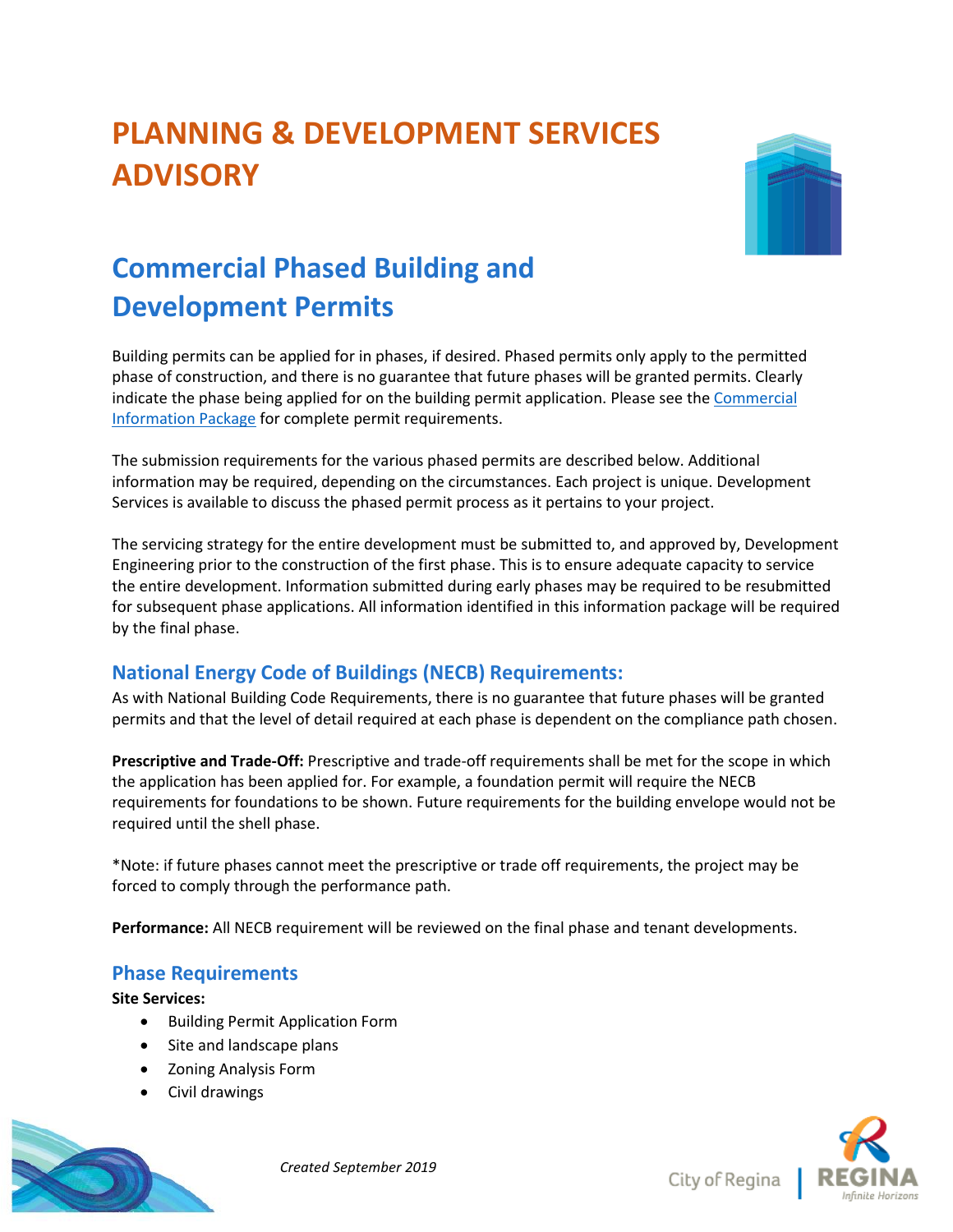#### **Foundation:**

- **•** Building Permit Application Form
- Site and landscape plans
- Zoning Analysis Form
- Civil drawings
- Building Code Analysis form
- Structural drawings (for foundation & include details for expected loads)
- Architectural (preliminary layout only)
- Building elevation drawings (preliminary layout only)

**Shell** (Note: this only includes the exterior walls and floor systems that are part of the shell structure. All other components are submitted under the Final phase):

- **•** Building Permit Application Form
- Approved site and landscape plans (revisions identified, if applicable)
- Zoning Analysis Form
- Civil Drawings (if applicable)
- Building Code Analysis Form
- Structural drawings
- Architectural floor plans (with level of detail appropriate to phase)
- Building elevation drawings
- Building section drawings (if applicable)
- Life safety and fire protection plan (if applicable)
- Mechanical and plumbing drawings (if required)
- Electrical drawings (if applicable)

**Final** (Note: this includes all remaining building components such as interior partitions, mechanical and electrical systems. This permit must be obtained before interior work can commence)**:** 

- **•** Building Permit Application Form
- Approved site and landscape plans (revisions identified, if applicable)
- Zoning Analysis Form
- Civil Drawings (if applicable)
- Building Code Analysis Form
- Structural drawings
- Architectural floor plans (full detail)
- Building elevation drawings
- Building section drawings
- Life safety and fire protection plan
- Mechanical and plumbing drawings
- Electrical drawings